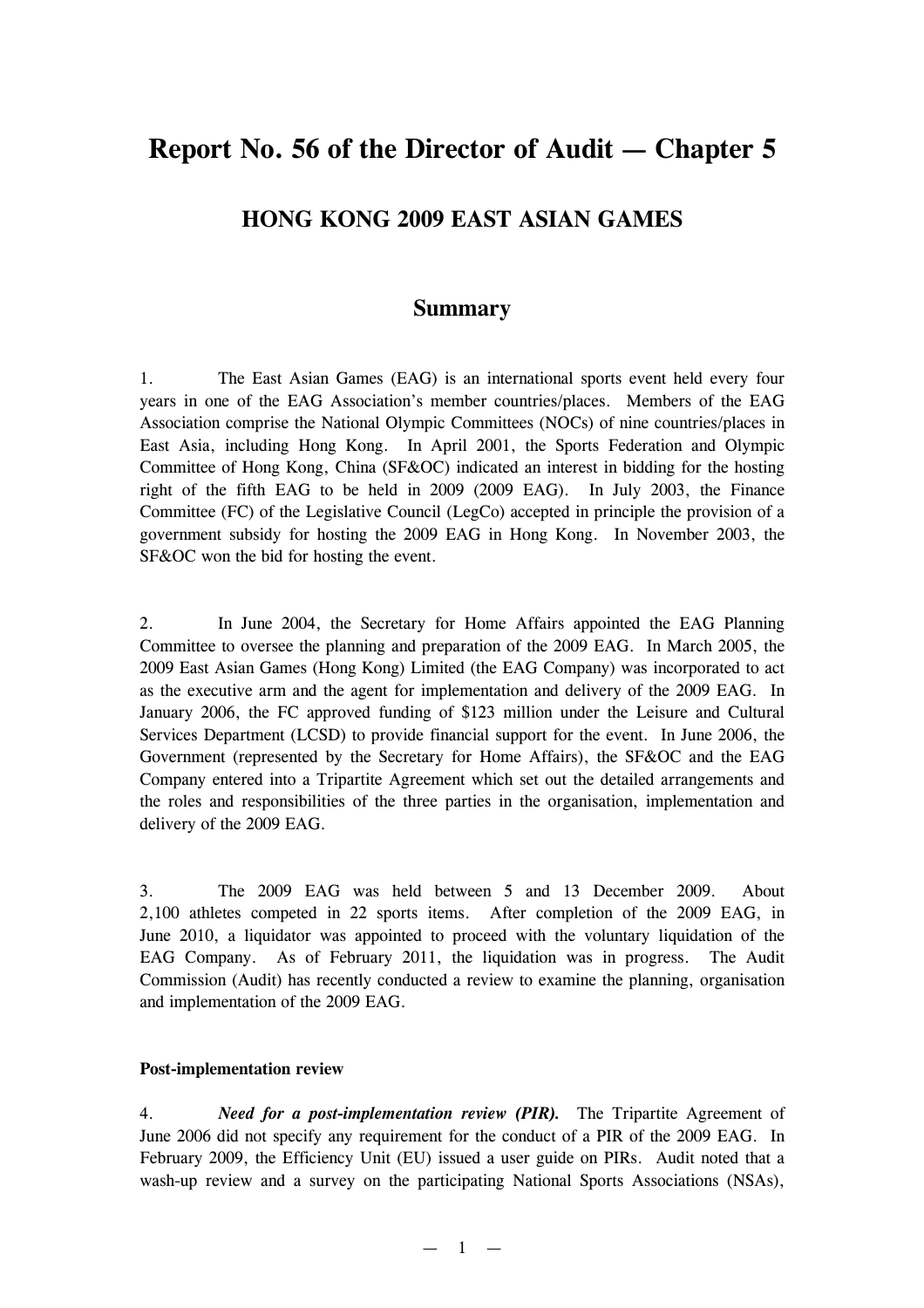conducted after the completion of the 2009 EAG, did not involve formal consultation with key stakeholders, such as the participating NOCs, sponsors, broadcasters, volunteers and technical officials. *Audit has recommended that the Secretary for Home Affairs should: (a) consolidate the experience in hosting the 2009 EAG by compiling a report on good practices and lessons identified; and (b) consider, in collaboration with the organiser of any similar international multi-sports event in future, the need for conducting a PIR with reference to the EU's user guide.*

## **Operating cost and revenue**

5. *Full cost implications of 2009 EAG.* Audit noted that the Administration had not ascertained the full cost implications of hosting the 2009 EAG. As far as Audit could ascertain, apart from the government subsidy of \$123 million (see para. 2), additional direct expenditures amounting to \$132.8 million had been incurred by various government bureaux/departments to support the hosting of the 2009 EAG. *Audit has recommended that, in implementing a similar sports event in future, the Secretary for Home Affairs should provide the FC with an accurate estimate of the direct expenditures as far as possible.*

6. *Temporary works for competition venues.* In July 2003, the Administration informed LegCo that the estimated cost of temporary works for the EAG venues was \$6.2 million. In the event, the actual cost of the temporary works, including the provision of thematic facilities and the subsequent dismantling works, amounted to \$48.2 million, representing a sixfold increase. Furthermore, Audit noted that, in seeking funding of \$823.6 million from the FC in 2007 for both the long-term improvement works for the government venues and the temporary works for the 2009 EAG, the Administration did not inform the FC of the estimated cost of the temporary works. *Audit has recommended that, in implementing a similar sports event in future, the Secretary for Home Affairs should inform the FC of the estimated costs of all necessary temporary works.*

7. *Significant income and expenditure variances.* Audit examination revealed that some income and expenditure items of the 2009 EAG differed significantly from the estimated amounts stated in the FC paper of January 2006. *Audit has recommended that the Secretary for Home Affairs should endeavour to compile accurate budgets for similar sports events in future, taking into account the significant income and expenditure variances of the 2009 EAG.*

8. *Funding for two donations under a legacy project.* As of March 2010, the EAG Company had a surplus of \$21.5 million. In June 2010, under a legacy project, the EAG Company made two donations of \$4.9 million each, one to an athletes career and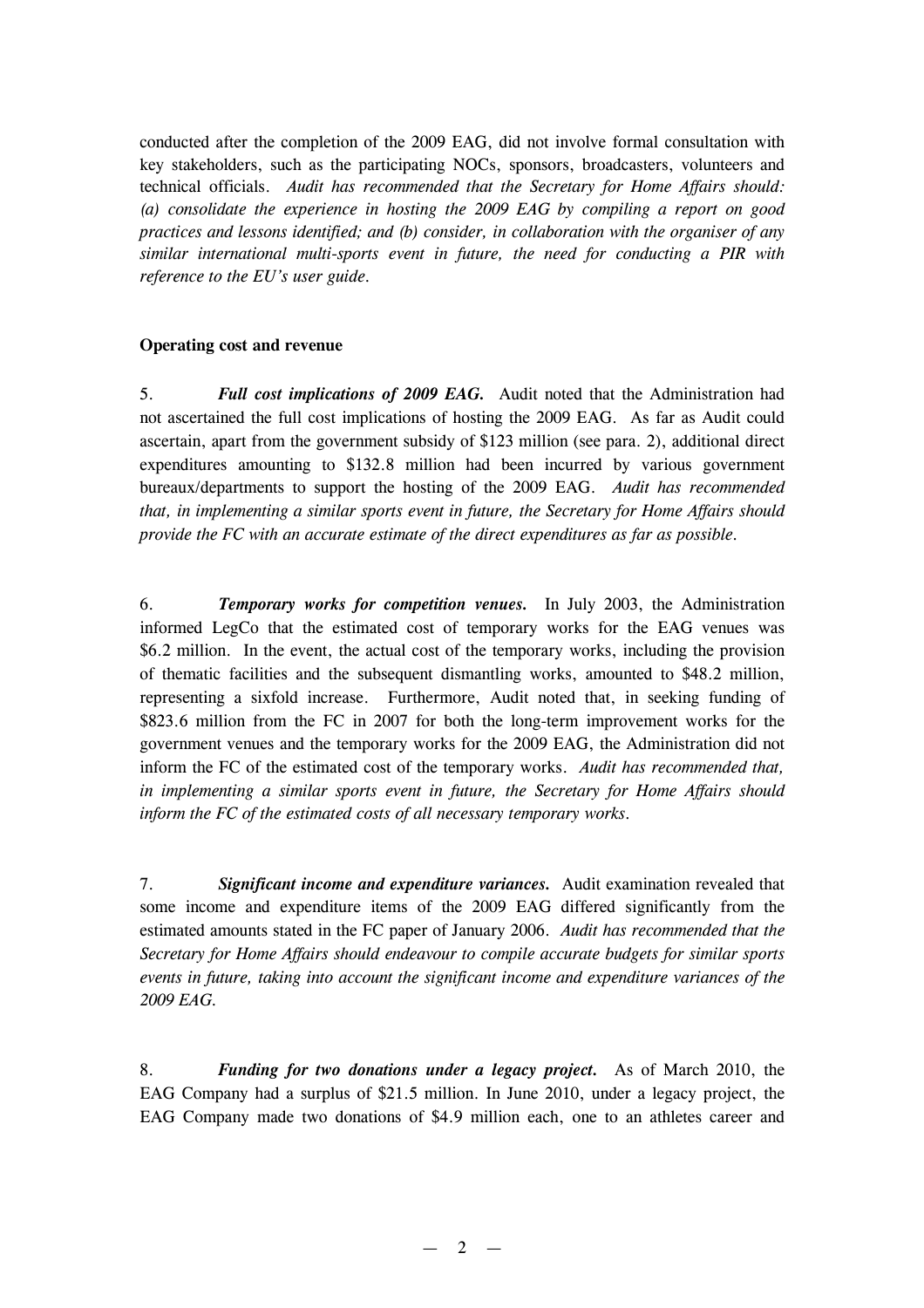education programme and another to an athletes fund, to support the long-term development of Hong Kong athletes. Audit is concerned with the use of the EAG Company's surplus to finance the two donations because: (a) according to the Tripartite Agreement of June 2006, the EAG Company should use all revenue generated solely for the organisation, implementation and delivery of the 2009 EAG, and any surplus funding should be returned to the Government; and (b) both the FC paper of January 2006 and the Tripartite Agreement did not state that the EAG Company would make donations to support the long-term development of Hong Kong athletes. *Audit has recommended that, if the Government wishes to implement a legacy project as part of a sports event in future, the Secretary for Home Affairs should inform the FC of the details and define clearly the terms in the administrative agreement with the event organiser.*

9. *Timeframe for administrative arrangements.* As laid down in the Tripartite Agreement, within six months from the conclusion of the 2009 EAG, the EAG Company should submit the final audited financial statements and return any surplus funding to the Government. As of February 2011, 14 months after the completion of the 2009 EAG, the final audited financial statements had not been submitted, and the surplus funding not been returned to the Government. *Audit has recommended that, in implementing a similar sports event in future, the Secretary for Home Affairs should include a realistic timeframe in the administrative agreement with the event organiser.*

#### **Reduction in number of shooting competition events**

10. *Reduction in number of competition events after official endorsement.* In early 2006, the LCSD and the Hong Kong Shooting Association (HKSA) discussed a proposal for the construction of a new shooting range at the Pillar Point Valley Landfill for holding shooting competitions in the 2009 EAG, and for the HKSA to seek funding support from a sponsor for the construction works. In June 2006, the EAG Association approved shooting as one of the sports items of the 2009 EAG, and in June 2007 endorsed 13 shooting competition events (four 10-metre-range events, four 25-metre-range events and five 50-metre-range events). Since June 2006, the HKSA had taken action on the construction of the shooting range. In October 2008, in view of the fact that the HKSA might not be able to obtain funding support promptly for constructing the proposed shooting range, the EAG Company recommended changing the EAG shooting venue to an existing smaller-scale venue in Causeway Bay. As a result, the 25-metre-range and 50-metre-range events were cancelled, and the number of competition events was reduced from 13 to 4. *Audit has recommended that, in implementing a similar sports event in future, the Secretary for Home Affairs should: (a) take measures to ensure the timely provision of suitable competition venues; (b) take measures to avoid a significant reduction in the number of competition events after their official endorsement; and (c) monitor closely an NSA's progress of constructing a new venue, and plan for contingency measures as early as possible.*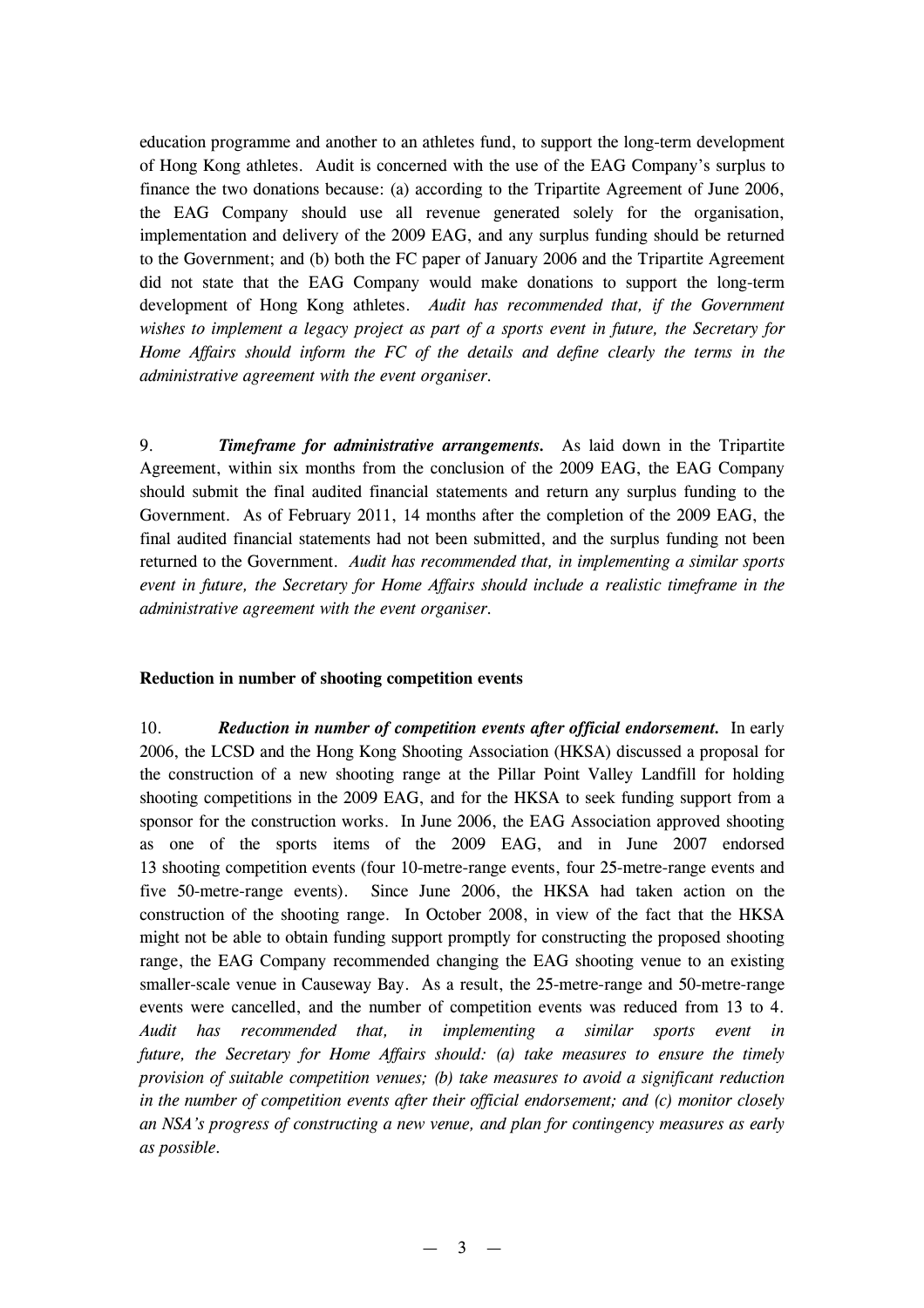#### **Conversion of squash courts into office accommodation**

11. *Use of sports facilities for permanent office purposes.* In August 2005, the Home Affairs Bureau (HAB) proposed providing office accommodation for the EAG Company by converting 6 of the 18 squash courts at the Hong Kong Squash Centre (HKSC). In January 2006, the Administration informed the FC of the arrangement and that the conversion and subsequent reinstatement of the six squash courts would cost \$4.4 million. From February 2007 to June 2010, the EAG Company used the converted squash courts for office accommodation. In May 2010, the LCSD proposed to the HAB not to reinstate the office accommodation back into squash courts because the estimated cost of reinstatement and renovation works for upgrading the six squash courts to current standards would be \$5 million, and the LCSD was in need of office space. Audit has reservations on the LCSD's proposal as this arrangement would deprive the public of the use of the sports facility in the area. *Audit has recommended that the Secretary for Home Affairs should: (a) avoid using sports facilities for permanent office purposes; and (b) reconsider critically the future use of the converted squash courts at the HKSC.*

#### **Admission ticketing arrangements**

12. *Sales of same-day tickets at competition venues.* On 2 December 2009, the first day of the preliminaries for some competition events, box offices were set up at three competition venues for selling same-day tickets. However, there were public requests for providing on-site box offices at some other competition venues. On the following day, the EAG Company set up box offices at four additional competition venues for selling same-day tickets. *Audit has recommended that the Secretary for Home Affairs should require the organiser of a similar sports event in future to consider providing box offices at competition venues for selling same-day tickets as far as possible, taking into account the public demand.*

13. *Unwanted guest admission tickets.* A total of 44,974 admission tickets were issued to guests for attending competition events. Audit examination revealed that the overall guest attendance rate was 22%, and the guest attendance rates for 10 sports items were below 20%. Audit considers the low guest attendance unsatisfactory, which deprived other people of their opportunities to attend the competition events. *Audit has recommended that the Secretary for Home Affairs should require the organiser of a similar sports event in future to consider taking appropriate measures to improve the guest attendance rates.*